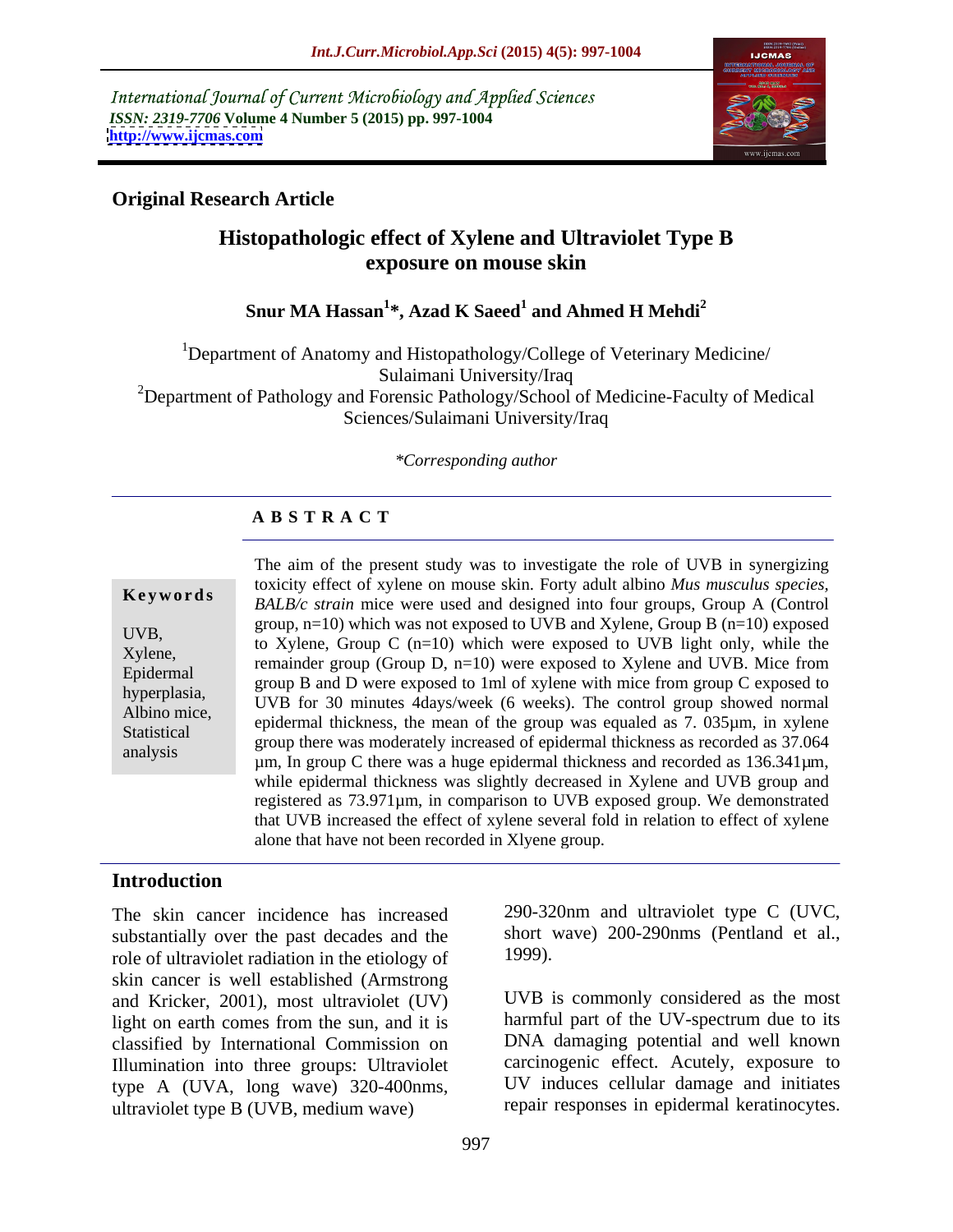and Brodland, 2000). The skin reacts to UV

Xylene is an aromatic hydrocarbon widely used in the manufacture of insecticides, pharmaceuticals, as a component of detergents, also as a solvent for paints, inks, and adhesives. Xylene-containing petroleum distillates are used broadly and increasingly in blending petrol (USEPA, 1988; Cancer, Forty adult albino *Mus musculus species,* 1990) It is found in small amounts in *BALB/c strain* mice (20 males and 20 airplane fuel, gasoline and cigarette smoke. females) were used in this experiment, each In histological laboratories xylene is used of them weighing 20-30 mg which was fed for tissue processing, staining and cover with standard pellet diet (Pico Lab) and slips. Its high solvency factor permits provided with water ad libitum. Animals extreme dislocation of alcohol and renders were housed in the animal house the tissue apparent, improving paraffin infiltration. In staining procedures, it has Science/Sulaimani University under a intense de-waxing and clearing competences controlled room temperature of about 25 ºC that contribute to brilliantly stained slides and photo-periodicity of 12 hours light/dark (Edwards and Campbell, 1984; ATSDR, 1995).

pathway of human interaction or contact is decomposed into other chemicals. However, as it evaporates easily, most of it goes into the air, then formed a less harmful chemical by action of sunlight (Kandyala et al., 2010). Xylene that was used in this experiment

Xylene isomers are readily absorbed after MARKET SUFFOLK ENGLAND). Miceinhalation, withholding percentages of 60

Chronic UV irradiation causes repeated 65% in humans. They are absorbed to some epidermal cell damage and neoplasia (Bruce extent (exact percentages not known) via the injury through activativation of numerous distribution of the compound after exposing. signaling pathways that alter transcription Xylenes can cross the placenta. They are factors and it is well described these deposited in adipose tissue in both responses consists of erythema, increased laboratory animals and humans (ECETOC, keratinocyte proliferation and 1986; Janssen et al., 1989). Carcinogenicity differentiation, modified inflammation, and studies in rats and mice provided some increased cytokine production (Tyrrell, relevant information on the toxic effects of 1996; El-Abaseri et al., 2006; Thomas- xylenes after oral administration (NTP, Ahner et al., 2007). **1986**). The aim of the present study was to skin; the few data available indicate rapid investigate the role of UVB in synergizing toxicity effect of xylene on mouse skin.

## **Materials and Methods**

### **Animal model**

were housed in the animal house Department of Biology/ School of Science/Sulaimani University under a system.

Further industrial exposure, the foremost Group A (Control group, n=10) which were through soil contamination from seeping Group B (n=10) exposed to Xylene through underground storage tanks containing spraying the mouses' back skin, Group C petroleum products. Xylene can leak into the (n=10) which were exposed to UVB light soil, surface water or ground water where it only, while the remainder group (Group D, may persist for months or more before its'  $n=10$ ) were exposed to Xylene and UVB. Animals were assigned into four groups; not exposed to UVB and Xylene spraying,

#### **Xylene exposure**

(SURECHEM product LTD, NEEDHAM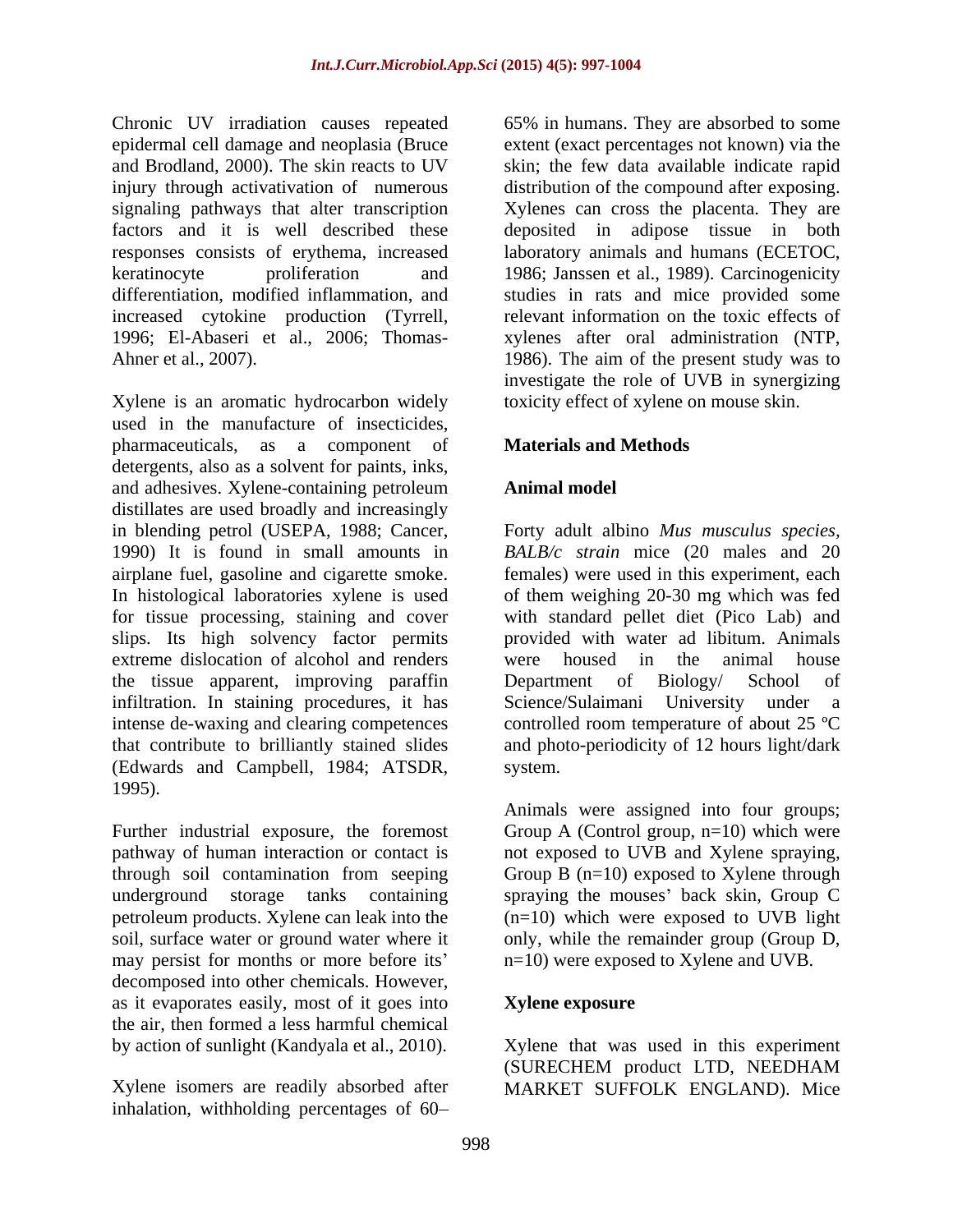from both groups (Group B and D), the This process was performed 4days/week for University/Erbil. The full epidermal

experiment was 312 nm wavelength, 15 Watts, VILBER-LOURMAT-FRANCE, with a calculated power 80mj/Sec. Mice from all groups with the exception of group Statistical analysis A and B were exposed to UVB light for 30 minutes 4 days/week (6 weeks) For each cases epidermal thickness consecutively, and this was done after shaving the mouse's back skin  $(2 \times 5 \text{ cm})$ . the mean of the whole control group used as

At the end of the experiments, the animals were euthanized using (Xylazine-Ketamine: 0.1ml/10g of body weight) as recommended with a rubber stopper, mix 1ml of ketamine statistically.  $(100mg/ml) + 0.1ml$  of xylazine  $(100mg/ml)$ + 8.9ml of sterile water for injection). Tissue Result and Discussion samples were taken from dorsal back skin. The tissue specimens were fixed at 10% **Histopathological changes** neutral buffered formalin for at least 24 be performed in the Pathology research

measurement and calculation of epidermal thickness from each histological sections (Scope image software 9.0 "H3D" computer system-England, digital binocular compound that dermal effects of xylenes in laboratory

shaved area was exposed to 1ml of xylene. Department/College of Science/Salahaddin 6 consecutive weeks. thickness was examined by the measuring of **UVB Lamp** corneum) to the bottom layer (stratum The Lamp which was used in this magnification), which representing the microscope) in the Histology University/Erbil. The full epidermal epidermal length from the top layer (stratum basale) of different five Fields (X100 power epidermal thickness, and then the mean was calculated for each sample.

## **Statistical analysis**

**Sampling method** thickness in other cases of different groups. dose intraperitonially (In a sterile 10 ml tube <0.05 was considered to be significant For each cases epidermal thickness measured and the mean was obtained, then standard for comparing the epidermal skin The Student's t-test (paired) and Pearson's correlation coefficients were used to calculate the skin thickness of the back region and in all analyses, a *P* value of statistically.

#### **Result and Discussion**

## **Histopathological changes**

hours and then routinely processed that will Grossly control group showed normal skin Lab/School of Medicine, Sulaimani congestion or thickness formation by University. The samples were embedded palpation detected as in (Fig.1a), multiple paraffin and section at a 5µm thickness to gross lesion was observed in group B such detect any abnormal lesions which might be as redness of skin back region due to formed by UVB and Xylene exposure. vasodilation, alopecia in some region with **Histomorphometry** results obtained in the present study agree Sections of the dorsal skin were checked out Riihimäki, 1979; Saito et al., 2011), whom under ordinary light microscope; the detected that human skin exposure to xylene were carried out using an image analyzer Anderson et al.; Consumer Product Testing; appearance without evidence of erythema, sloughed dry scaling skin as in (Fig.1b), the with many studies (Engström et al., 1977; causes skin irritation, dryness, scaling of the skin, and vasodilation. In studies of Food and Drug Research Labs, who proved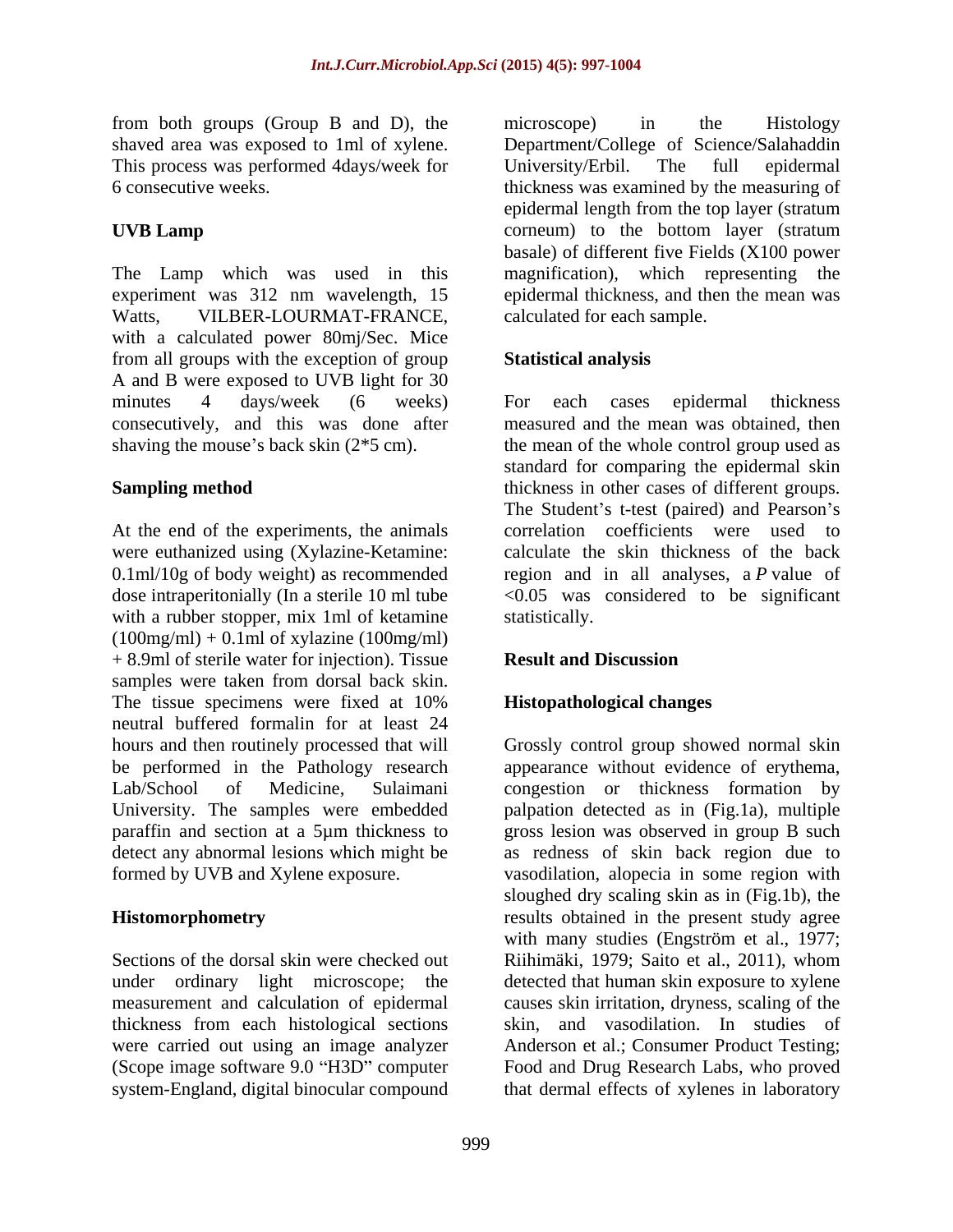animal included; rabbits, guinea pigs, and that ranged from erythema and edema to thickness or light brown coloration as in

We demonstrated the variable degree of that when workers occupationally exposed epidermal thickness in response to chronic to solvents and examined for the cancer and exposure to UVB and Xylene spray with leukemia risks, they suggest a possible H&E stains. The control group shows relationship between coal-based xylene normal epidermal thickness as in (Fig.2a), exposure and leukemia (Arp Jr et al., 1983; where the mean of the group was calculated as 7. 035µm, in xylene group there was slightly increased of epidermis as recorded **(Mean±S. E. M) of different group by** as 37.064 µm as in (Fig.2b), There was a **using T test and Pearson coefficient** huge epidermal thickness due to correlation test development of acanthotic seborrheic keratosis in UVB group and recorded as promoted the seborreic keratosis mean of control group (Mean $\pm$ SEM =7. work provided evidence that UVB synergize the effect of xylene because Xylene only

mice induced Mild-to-severe skin irritation controversially xylene reduced the UVB epidermal thickness (Anderson et al., 1986; proved that Xylene induced Mild-to-severe Consumer Products Testing, 1976; FAD skin irritation that ranged from erythema and Research Laboratories Incorporated, edema to epidermal thickness (Anderson et 1976a.). These effects of xylene may be due al., 1986; Consumer Products Testing, 1976; to that Xylenes are absorbed dermally to a FAD Research Laboratories Incorporated, much lesser extent than by inhalation or oral 1976a.). Dermal initiation/promotion of two exposure, especially following dermal previous studies (Pound, 1970; Pound and exposure to xylene vapor which is consistent Withers, 1963), who suggesting that xylene with Riihimaki and Pfaffli 1978. While in may be a promoter of skin cancer and might group C showed variable sized-nodular also act as an initiator or co-carcinogen. (Figure 1c), there was a variable sized Carcinogen Risk Assessment, human and nodular thickness of red-yellow color in animal data are inadequate for an assessment group D as in (Fig.1d). of the carcinogenic potential of xylenes cannot produce such effect and as mentioned by previous studies Under the Draft Revised Guidelines for (U.S. EPA, 2002). Previous studies proved WILCOSKY et al., 1984).

# **correlation test**

136.341µm (Fig.2c), which is indicated that the different cases of the control one is UVB with a long duration initiated and presented in (Table 1 and 2) and Fig.3. The development, our results were consistent 035±0.086), the full epidermal thickness of with the previously published papers of Xylene exposure cases were moderately (Haw et al., 2009; Snur, 2011; Saeed and increased than the control group which was Salmo, 2012), who showed a relation  $(37.064 \pm 3.171)$ , while epidermal thickness between UVB and SK development. While severely increased in UVB exposure, which epidermal thickness was slightly decreased was (136.341±8.776), whereas UVB and in Xylene and UVB group and registered as Xylene group value was (73.971±6.61817), 73.971µm as in (Fig.3d), in comparison to which was statistically highly significant UVB exposed group. We detected a rather  $with P = 0.000$  according to T test and there significant effect between UVB and xylene was a strong correlation of skin thickness group this is due to the combined effect of between individual group with r<sub>Pearson</sub> xylene and UVB exposure on the skin, our  $\qquad \qquad \text{correlation}=1, \text{ P=0. 000 according to Pearson's}$ The measurement of epidermal thickness for mean of control group (Mean±SEM =7. correlation coefficient test.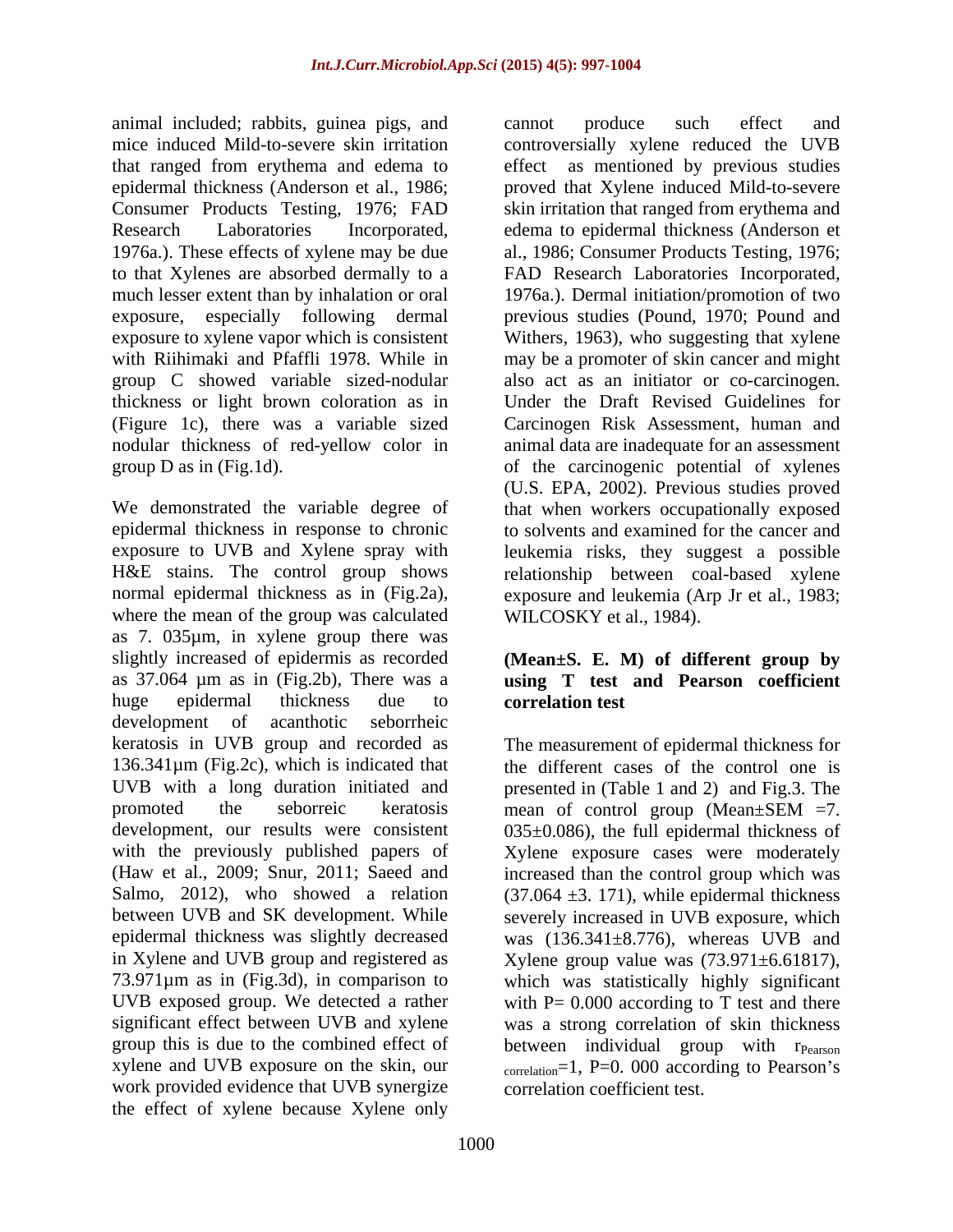|                 | <b>Control</b>    | Xylen.             | <b>UVB</b>          | <b>Xylene</b><br>ally |
|-----------------|-------------------|--------------------|---------------------|-----------------------|
|                 |                   |                    |                     | <b>TIVD</b>           |
| <b>MEAN±SEM</b> | $7.035 \pm 0.086$ | $37.064 \pm 3.171$ | $136.341 \pm 8.776$ | 73.971±6.61817        |
| Probability     |                   |                    |                     |                       |
| <b>Control</b>  |                   |                    |                     | 0.00                  |
| Xylene<br>UVB   | $0.00^{\circ}$    |                    | 0.00 <sub>1</sub>   | 0.00                  |
|                 |                   |                    |                     | 0.001                 |

**Table.1** Measurement of epidermal thickness (Mean±SEM) value of individual and groups

\*P<0.05 Student 't' test; paired observations

**Table.2** Measurement of epidermal thickness of individual and different group by using Pearson's correlation coefficient test

|                                               | Control          | <b>Xylene</b> | <b>UVB</b> | <b>Xylene</b><br><b>UVB</b> | and |
|-----------------------------------------------|------------------|---------------|------------|-----------------------------|-----|
|                                               |                  |               |            |                             |     |
| <b>Control</b><br><b>Xylene</b><br><b>UVB</b> | 0.954            |               |            |                             |     |
|                                               | $-0.916$         | $-0.945$      |            |                             |     |
| <b>Xylene</b>                                 | <b>and</b> 0.921 | 0.984         | $-0.933$   |                             |     |
| <b>UVB</b>                                    |                  |               |            |                             |     |

\*\* Correlation is significant at the 0.01 level (2-tailed)

**Figure.1** A: Normal skin appearance in the control group, B: Scaling skin, redness with sloughing of hair only small part remained in Xylene group, C: A velvety to nodular, light brown skin in a mouse of the exposed group (arrow), D: variable sized nodule of yellow-red color in Xylene and UVB exposed group

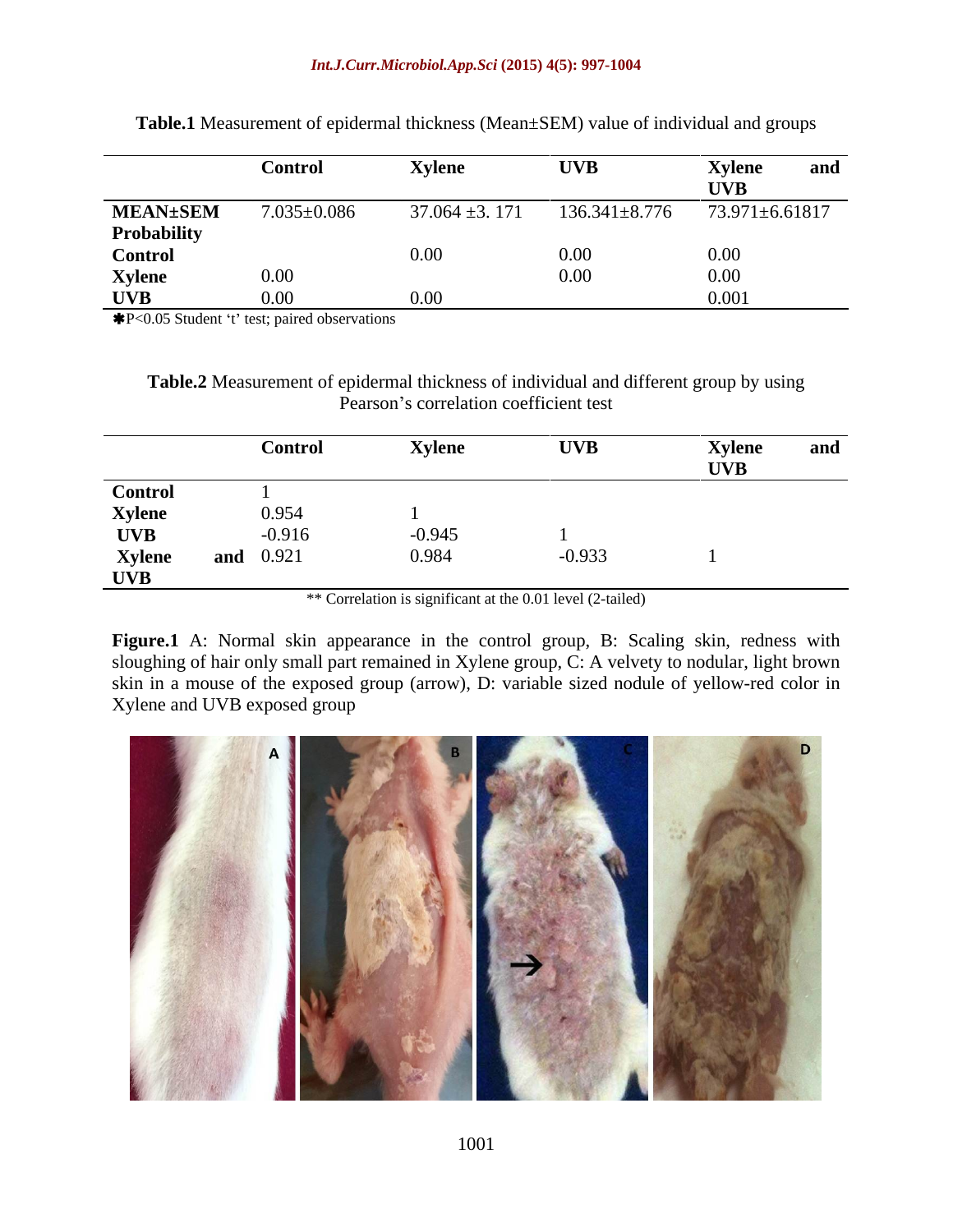**Figure.2** Calibrated epidermal proliferation in different group. A: Control group (H&E stains, 100), B: Xylene group (H&E stains,zoom in ), C: UVB group (H&E stains,zoom in), D: UVB and Xylene group (H&E stains,zoom in)



**Figur.3** Line chart shows mean numbers in different groups



was significant, according to  $T$  test with  $P=$  T test. 0.000, also there was a highly significant difference between C exposure group to D This study showed a crucial correlation of

A comparison of B to D and C group result exposure group with P= 0.001 according to T test.

mean epidermal skin thickness between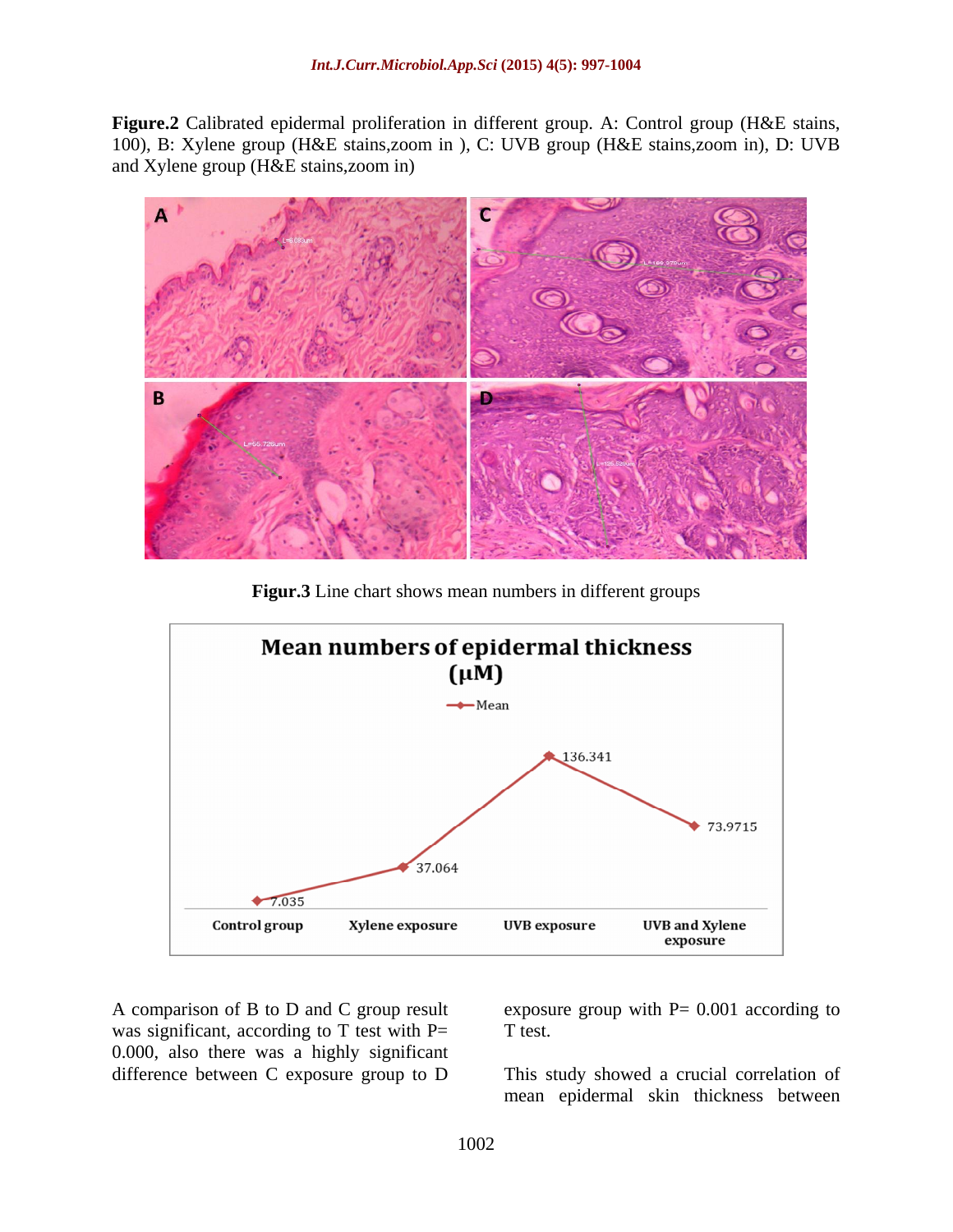different groups (Table 2) with opposite direction; A negative correlation was found  $491-500$ . and UVB group ( $r_{Pearson correlation} = -0.945$ , P=0. 000), a positive, strong correlation was observed between mean skin thickness of B with D exposure group  $(r_{Pearson\ correlation}=0$ . 984, P=0. 000), whereas a strong negative correlation was noted between UVB with humans, 47. correlation=-0.933, P=0. 000). Up to our dermal irritation (rabbit); Ocular knowledge, no study has ever been irritation (rabbit). EPA/OTS public published on this correlation and so this study was the first to prove this. Testing. Document No. 878210552.no

We demonstrated that UVB increased the effect of xylene several fold in relation to effect of xylene alone that have not been

- Anderson, C., Sundberg, K. & Groth, O.
- Agency for Toxic Substances and Disease 225-231. Profile for Xylenes (Update). Public
- Armstrong, B. K. & Kricker, A. 2001. The European Chemical Industry Ecology and cancer. *Journal of Photochemistry and Photobiology B: Biology,* 63**,** 8-18.
- Arp JR, E. W., Wolf, P. H. & Checkoway, H. in the rubber industry. *Journal of*
- Bruce, A. J. & Brodland, D. G. Overview of 878210553. no

Clinic Proceedings, 2000. Elsevier, 491-500.

- between the mean skin thickness of xylene Cancer, I. A. F. R. O. 1990. Some organic solvents, resin monomers and related compounds, pigments and occupational exposures in paint manufacture and painting. *IARC monographs on the evaluation of carcinogenic risks to humans,* 47.
- Xylene and UVB exposure group (r <sub>Pearson</sub> Consumer Products Testing. 1976. Primary dermal irritation (rabbit); Ocular irritation (rabbit). EPA/OTS public files. Fairfield, NJ: Consumer Products
- recorded in Xlyene group. extraction systems. *Journal of clinical* Edwards, F. & Campbell, A. 1984. Removal of formaldehyde and xylene fumes from histopathology laboratories: a functional approach to the design of *pathology,* 37**,** 401-408.
- **References** El-abaseri, T. B., Putta, S. & Hansen, L. A. 1986. Animal model for assessment of epidermal hyperplasia through the skin irritation. *Contact Dermatitis,* 15**,** activation of the epidermal growth 143-151. factor receptor. *Carcinogenesis,* 27**,** 2006. Ultraviolet irradiation induces keratinocyte proliferation and 225-231.
	- Registry (ATSDR). Toxicological Engström, K., Husman, K. & Riihimäki, V. Health Service, U.S. Department of xylene in man. *International archives* Health and Human Services. Altanta. *of occupational and environmental* 1995. *health,* 39**,** 181-189. 1977. Percutaneous absorption of m-
	- epidemiology of UV induced skin Toxicology Centre. Joint assessment of commodity chemicals. Xylenes CAS. Brussels. 1986.
	- 1983. Lymphocytic leukemia and Incorporated. 1976a. Primary skin exposures to benzene and other solvents irritation study with rabbits. EPA/OTS *Occupational and Environmental Medicine,* 25**,** 598-602. Food and Drug Research Laboratories public files. Waverly, NY: Food and Drug Research Laboratories Incorporated. Document No. 878210553. no
	- skin cancer detection and prevention for Haw, S., Lee, J. W., Shin, M. K. & Kim, N. the primary care physician. Mayo I. 2009. The effects of poly-gamma glutamic acid on broad band ultraviolet